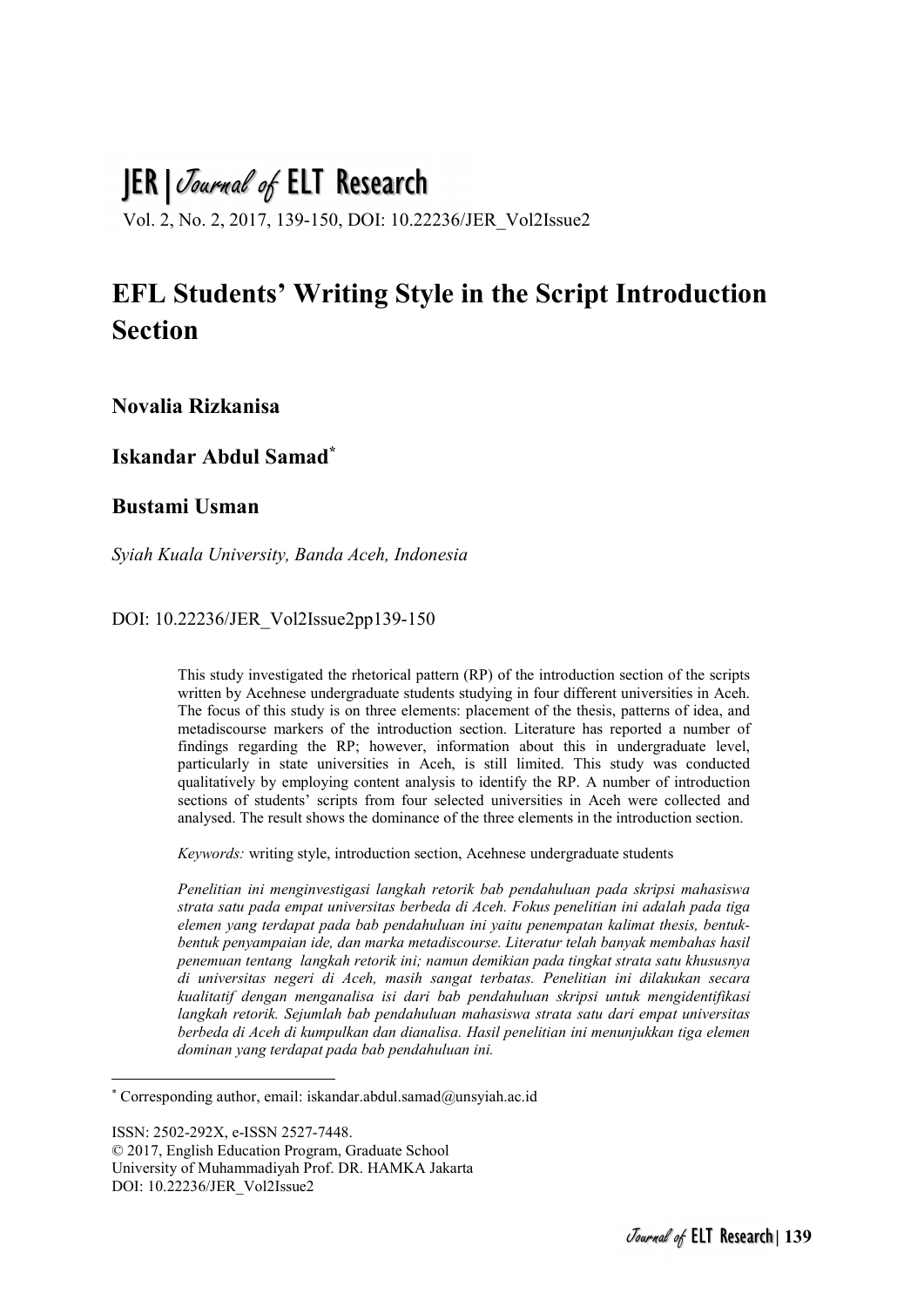#### INTRODUCTION

In Indonesia, English is considered as a foreign language. Undergraduate students who are studying in an English education study program are required to master both written and oral English (Samad & Fitriani, 2016). At the end of the study, they are required to write skripsi (a research paper written by students in Indonesian higher education to get the Bachelor's degree) in English and defend it orally. This is an opportunity for the students to show their competence in understanding their research world in the form of writing and oral performance (Samad & Adnan, 2017). In this article, the term *skripsi* is translated to 'script,' and the term 'script' is used throughout the article.

 In script writing, there are some sections that students have to complete. One of the sections is the introduction section. To write successfully in this section, they are required to include appropriate RP (rhetorical pattern). According to Bennui (2008), many non-native writers do not meet the expectations of the academic readers of the target language. Native speakers find it strange when they are reading non-native writers' writing due to the influence of the writers' first language and the RP of the writing. This means, implementing appropriate RP to meet target audience expectation is important (Hamadouche, 2013).

 A number of researchers have conducted research about the RP. Yang and Cahill (2008) and Xing, Wang, and Spencer (2008) have proposed similar study about the rhetorical organization of Chinese and English native speaker. The results of their studies indicate that Chinese have a problem in organising their writing with appropriate rhetorical pattern. According to these researchers, the problem arose due to students' lack of understanding in organizing a paragraph in Chinese writing. Other researchers, Crawford et al. (2013) have conducted a contrastive rhetoric towards perception of identity which is written in the form of academic English in central Mexico. The result shows that the students have a strong identity with English; however, the writing is more influenced by the Spanish.

 Another researcher, Marcellino (2004), finds that Indonesian writers tend to write with a sense of indirectness and non-linear. Arsyad (2000) also finds that the Indonesian students' way of writing is not similar to the native speakers of English. These differences could be influenced by the RP of their first language.

Building from the previous studies, our study specifically analysed the rhetorical pattern of the introduction section written by Acehnese undergraduate students in their scripts by looking at the rhetorical pattern of thesis statement. Thus, this study posed a research question: What is the rhetorical pattern used by the Acehnese undergraduate students in the introduction section of their script? The result of this study is expected to enrich information in the literature about the RP used by Indonesian students in undergraduate level.

## Rhetorical Pattern across Culture

Cross cultural understanding is important. Writers are commonly influenced by their culture when they write. When the writing is intended to particular readers, the writers are required to present information based on the culture of the readers, including the RP of this community. By understanding others' culture, writers are encouraged to learn the target language meaningfully (Genc & Bada, 2005).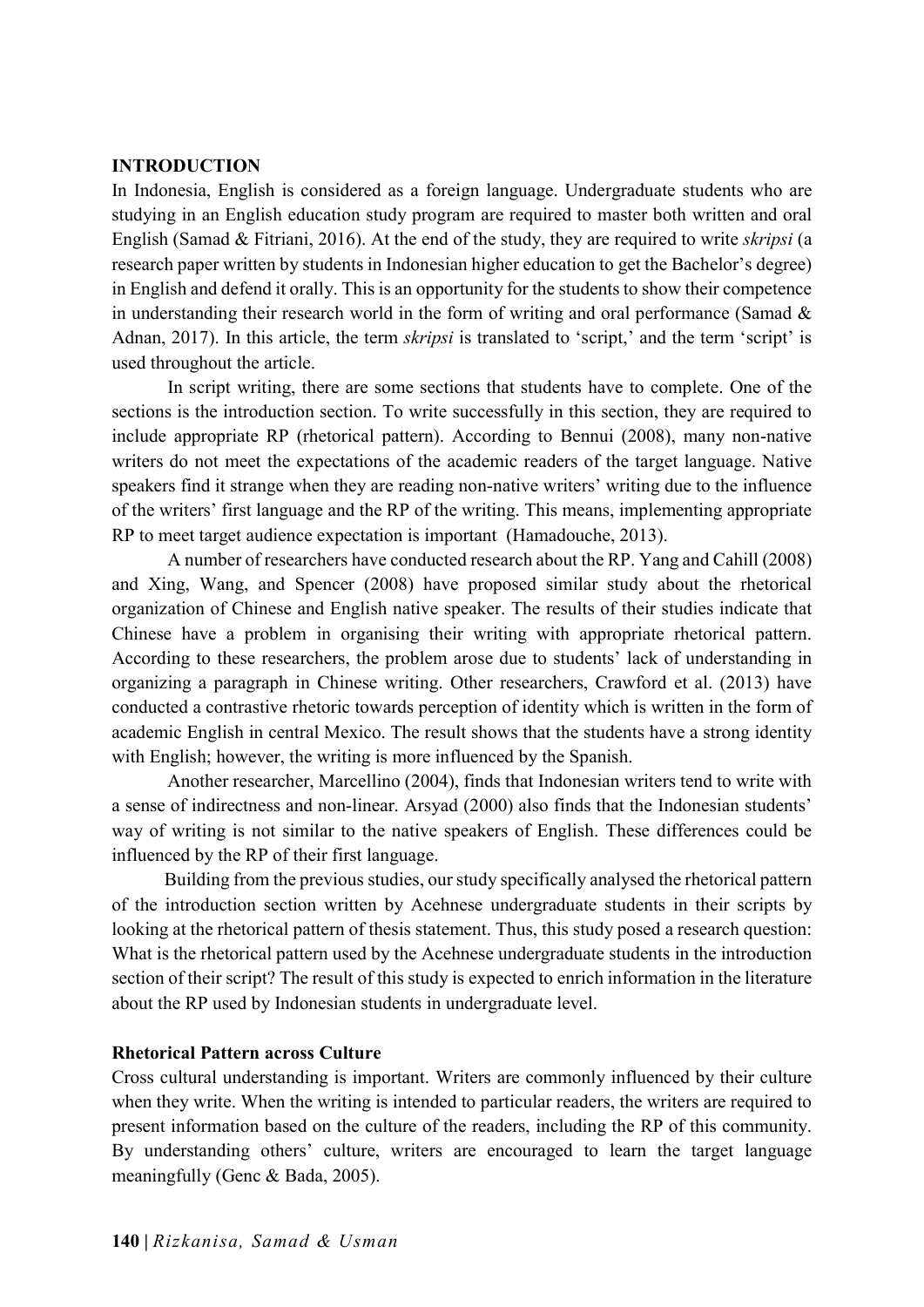The influence of culture in writing has been reported by researchers. Cahyono (2001) states that students who speak English as their foreign or second language tend to translate their L2 based on L1 form. This includes phrases and RP. Similar research has been done by Helal (2013) showing that cultural differences impact on how texts are organized. The differences of RP in writing cause difficulties for readers. Nunan (1999) argues that the variety of RP in wiriting could establish a sense of awareness of the students about the differences.

 Kroll (2011) shows Kaplan's original study to draw five major language families: English, Semitic, Oriental, Romance, and Russian. To draw the RPs of these languages, 600 paragraphs in English were collected and analysed. The five RPs could be seen in the following figure.

#### Figure 1: Kaplan's rhetorical structure



Source: Kaplan (1966, p. 19)

 English is described as linear, straight and vertical line to represent the linearity of the organizational pattern. It usually begins with a topic statement and is followed by evidence to develop and relate it to other ideas. Alternatively, it may state examples and then relate them to a statement at the end of the paragraph (Ghanbari, 2013). Importantly, English writing is conceptualized by the arrangement of propositional content and the management of the systems of cohesion and coherence.

 Following Kaplan's pioneering study, wide-scale investigations comparing writing in several languages with English have been carried out. Yang and Cahill (2008) found the rhetorical organization of expository essay between Chinese and America. Li (2011) conducted a study about the analysis of internship cover letters written by Taiwanese and Canadian. Those studies have their own limitation, but they yield similar results that non-native users of English maintain their first language style in writing English. The unfamiliarity and unawareness of the writing style becomes the major obstacles in dealing with a new culture. Likewise, previous investigations also indicate some new ways in analysing written text, and this can be used as a framework to do document analysis. The followings are three document analyses based on previous research on contrastive rhetoric between English and Chinese writing written by Xing, et al. (2008) and Incecay (2015).

## Inductive vs. Deductive (Placement of Thesis Statement)

Texts written by Native English Speaker (NES) is commonly found in the form of deductive style where the main idea or thesis statement is stated first and the supporting detail is placed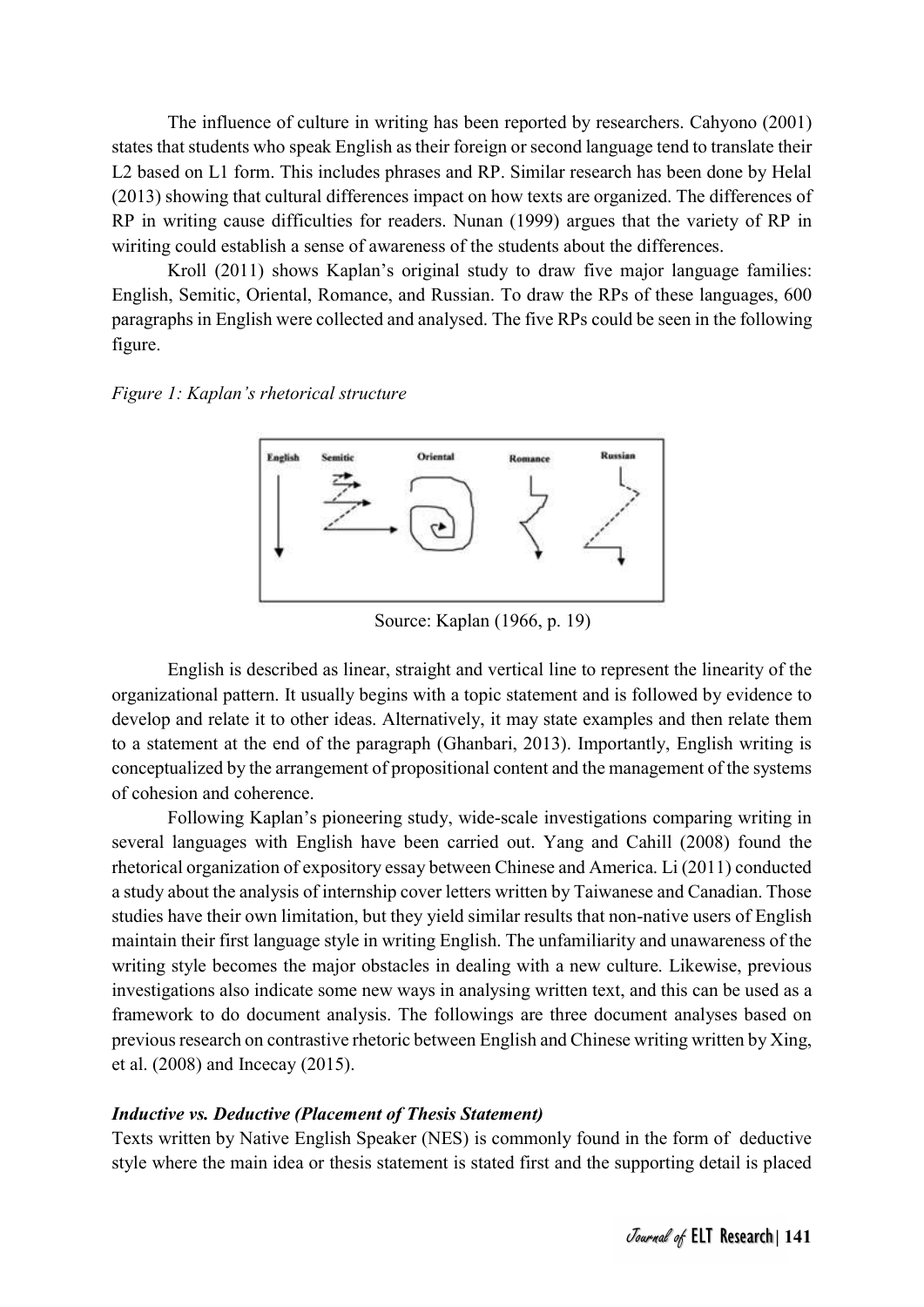after the thesis statement. However, most texts written by Chinese students are in the form of inductive style, in which the background material is given first to lead readers to the main point (Liu, 2007). This kind of writing pattern occurs because the students have learned the technique of beginning a paper with a broad topic and gradually narrowing it down to the focus of the paper (Xing, et al., 2008). A written text is judged inductively or deductively by looking at the placement of its thesis statement. Thesis statement is a sentence summarizing the fundamental argument of an essay (Magginson, 2007).

## Circular vs. Linear (Topic Sentences and Topic Changes)

An essay written by NES situates the theme at the beginning of essay because of their linear style of writing. Linearity can be indicated by a low frequency of topic changes or a low average number of topic sentences in a paragraph. Similarly, Cameron (2007) proves that the use of a top–down and linear style is poured in the English expository writing. The main thesis statement is stated up front and supported with details. However, linear organization is poorly done by Asian students in their essay, which is incoherent. There is no topic sentence in a paragraph or there are too many things mentioned within one paragraph. As a result, their essay is irrelevant, illogical and unclear. Circularity can be measured by looking at the frequency of topic changes in paragraphs where topic sentences are used. This is proved by Rustipa (2010) in her research that English discourse by the Indonesians reflects the circular organization. She recommends that students should be taught the linear organization so that they can follow English rules in developing ideas.

## The Use of Metadiscourse Markers (Marks of Coherence and Unity)

Providing appropriate transition statements when moving from one idea to the next is of paramount to do. Writers have to regularly place signals in the text so readers can see how the writers intend the text to hold together (Hyland, 2012). Specifically, English readers expect and require landmark of coherence and unity as they read. Then, it shows the readers how the parts of paragraph are connected. A study about the use of metadiscourse markers was conducted by Mirshami and Allami (2008). They agree on the use of metadiscourse markers as a determining indicator in the quality of the writers' theses. Equally, Estaji and Vafaeimehr (2015) also state that more proficient learners make more use of metadiscourse in their writing. Having familiarity with writing may improve the way of using metadiscourse markers in the writing.

#### Undergraduate Script

Undergraduate script poses a challenge to most students, because as noted, Asian EFL students often find it difficult to produce academic papers (Newfields, 2003). Numerous publications have also emerged to highlight that non-native English students experience a great deal of difficulty in their studies at the demand of academic writing in English. Particularly, this study only focuses on the introduction section of undergraduate scripts. Introduction section is considered as the important part of the thesis since it has a function to attract readers' attention. Similarly, Swales (2001) states that "introduction section provides the rationale for the paper, moving from general discussion of the topic to the particular question or hypothesis being investigated…" (p.156).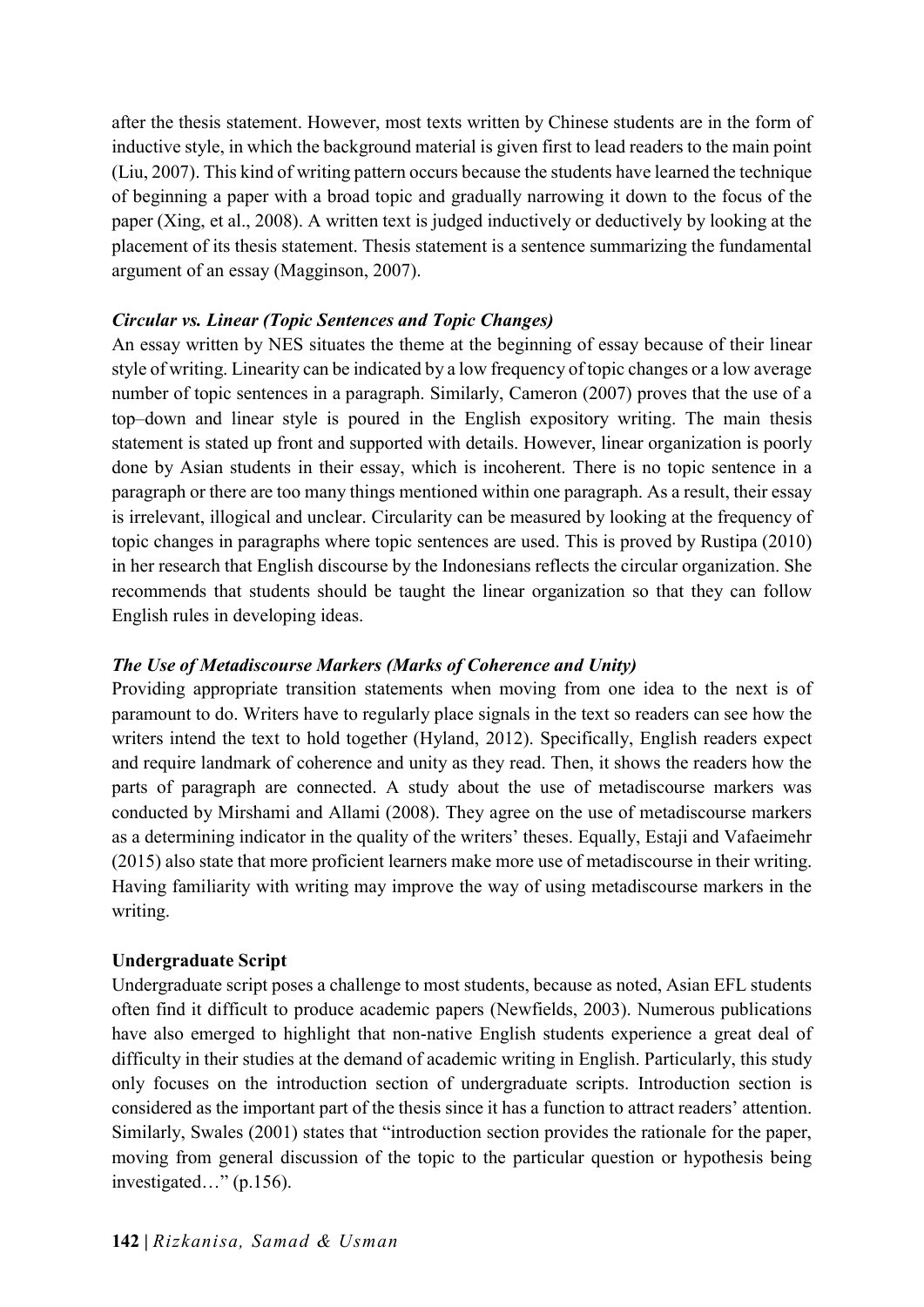It is the reason for students to situate their research idea in some paragraphs clearly. Introduction section is like a window toward the research. It serves the relevant idea related to the topic in the research so that readers understand the topic in the research and how it links to the research questions. In fact, writing introduction section becomes a challenge for EFL learners because it is considered as a chapter that has to be done as clearly as possible

#### **METHOD**

This study described the condition of the rhetoric reflected in the introduction section (IS) of undergraduate scripts. Content analysis was used in this research. The subject of this study was the Acehnese students' undergraduate scripts, while the research object was the rhetorical pattern used by the students. The researchers collected 20 undergraduate scripts from 20 English department students from four state universities/institutes in Aceh: Samudra Langsa University, IAIN (State Islamic Institute) Zawiyah Cotkala Langsa, Syiah Kuala University and UIN (State Islamic University) Ar-Raniry.

 The researchers chose those higher institutions because they offered good English education curriculum and had good accreditation. The procedures were selecting the IS of the English undergraduate scripts completed in 2014 – 2016 and drawing inferences of rhetoric reflected in the IS. The analysis of the IS RP was only on the first chapter of the script. Finally, the result of this research indicated the rhetorical pattern in IS.

 To investigate the rhetorical pattern in the IS of twenty Acehnese students' undergraduate scripts, this study used Incecay's framework (2015) to look at the rhetorical pattern, which included placement of the thesis, the pattern of idea, and the use of metadiscourse markers. These aspects suggest the coherence and the unity of a paragraph. The researchers focused on three categories as suggested by Incecay's framework (2015) to look at the IS of the students' scripts, as shown in the figure below:

Figure 2: Categories for analysis



#### FINDINGS AND DISCUSSION

#### Placement of the Thesis

Based on the corpus data in the research, the Acehnese undergraduate scripts used three placements of the thesis statement: thesis at the beginning (deductive), thesis in the middle (quasi-inductive), and thesis at the end (inductive). Those placements are also found in the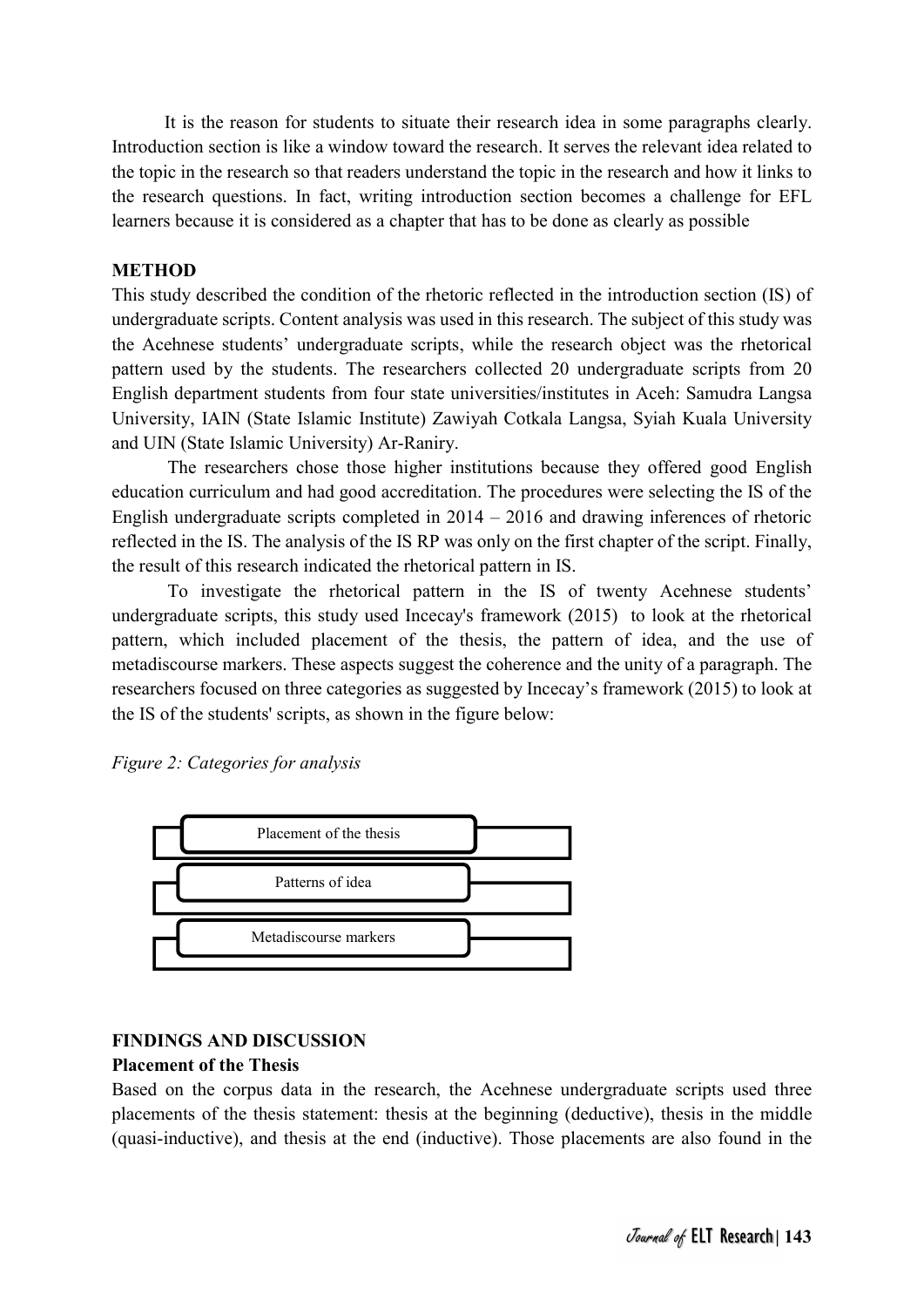study by Xing, et al. (2008) which analysed the English writing by Chinese, as can be seen in the table below:

| Table 1: Students' placement of the thesis |  |  |
|--------------------------------------------|--|--|
|--------------------------------------------|--|--|

| <b>Placement of Thesis Statement</b>   | <b>Number of Script</b><br>$N = 20$ |  |  |  |  |
|----------------------------------------|-------------------------------------|--|--|--|--|
| Thesis at the beginning (Deductive)    |                                     |  |  |  |  |
| Thesis in the middle (Quasi-Inductive) |                                     |  |  |  |  |
| Thesis at the end (Inductive)          |                                     |  |  |  |  |

 The Table 1 above has shown a number of placement of thesis statement from the students' undergraduate scripts. The thesis statement in one script was written at the beginning (deductive). In thirteen scripts, the thesis statement was located in the middle (quasi-inductive), while in six scripts, it was found at the end (inductive). Samples of the three categories are explained in details below.

Sample 1: Thesis at the beginning (Deductive)

Title: Analysis of Bitter Experience of The Protagonist in Mary Higgins Clark's Novel "Where are the children?"

 In the novel, we can get information, story, ideas, and many else. Novel is one of media to learn English well, because by using novel we can get four skills of English easier.

 Sometimes, novel has similar characteristic of human in the real life. So, we can learn from the story in the novel, such as learning about experiences that happened in the story of novel, learning how to solve problem in our life and so on.

This thesis talks about bitter experience. Bitter is having a sharp unpleasant taste or not sweet. Based on the explanation above, we can conclude bitter experience is the great unhappiness or sad event in people's life. Such bitter experience may implicate a great trauma to the people, which means people might not have great mental strength to cope with those problems.

 The text illustrated on Sample 1 above is actually not an ideal example for the deductive type because the thesis statement is not exactly at the beginning. However, this is the only script with the thesis statement written very close to the beginning of the writing. Sample 2 below is the example of Quasi-Inductive.

Sample 2: Thesis in the middle (Quasi-Inductive)

Title: Grammatical Error Analysis on Students' Speaking Performance The mastery of speaking becomes the most important aspect of learning a second or foreign language. By developing this skill, the students are supposed to communicate, express idea, thought, and opinion using English. According to Hotltgraves, speaking is producing the utterances to make the listener understand what is meant by the speaker…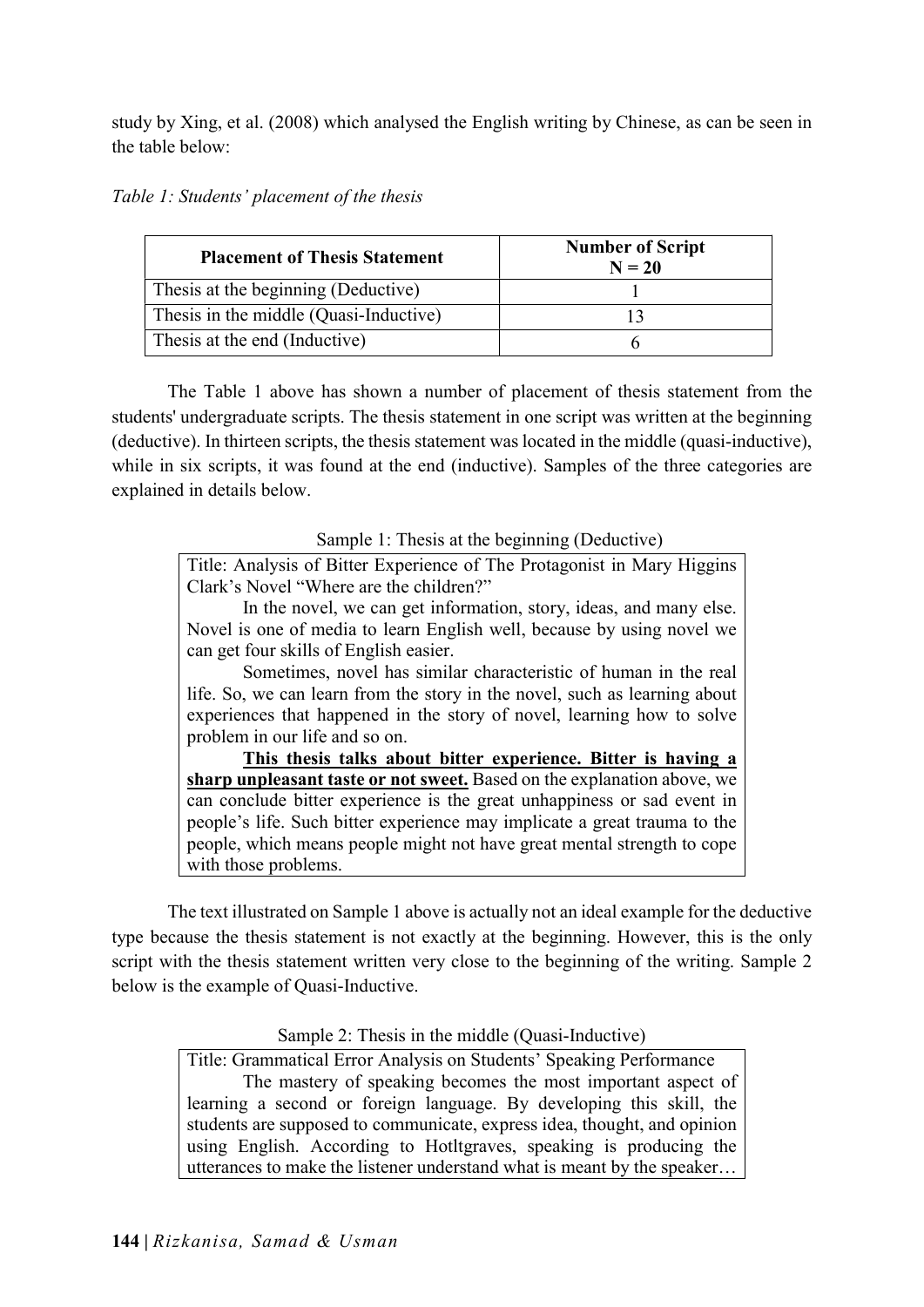The writer interviewed some students of English education. As there are differences between two languages: Indonesia and English, it was found that the students committed the unsuitable language rules during communication, especially in grammatical aspect.

Since they produce many errors, their speaking was hard to understand. It is important to help the students reduce their error. Therefore, we need to know the source of error to overcome this problem by using error analysis. The expert mentioned two main sources of errors, namely inter-lingual and intra-lingual…

 From the Sample 2 above, it can be seen that five Acehnese students put the thesis statement in the middle of their research introduction. They put the idea in the middle of the background of the study. In the first paragraph, it states the general knowledge, the preliminary study and then the thesis statement, which is put in the middle followed by some supporting details. The next sample is the excerpt of thesis statement which is located inductively.

Sample 3: Thesis at the end (Inductive)

Title: The Moral Value in Ten Aesop's Fables

 Literature is a permanent expression in words of some thought or feeling or idea about life and the world. Literature is the result of works of human that contains the experience of life which often made in the form of literary works such as drama, novel, poetry, story, and others…

 Fable is one of the literary works that is well-known in the world. Fable is a short prose fiction formulated to express and exemplify a useful truth or moral precept, often employing animals as representations of human characteristic traits…The moral values found in literary works by Aesop inspired human to be an intelligent and never give up. It can be seen in his fable "The Crow and The Pitcher". In this fable Aesop wants to emphasize that in a pinch a good use of our wits may help us out.

Finally, the writer interested in it and she also impressed by the way of the writer (Aesop) puts the moral values in the fable. That is why the main focus of this analysis is about "The moral Values in Ten's Aesop Fable".

 As shown in Sample 3 above, the students have the tendency to write their English thesis statement inductively. This was in accordance with their L1 which is the preferred rhetorical pattern among the Acehnese in which it is written inductively. After the analysis of the placement of thesis statement, the next criterion is pattern of idea which is discussed below.

## Pattern of Idea

In Xing, et al. (2008), it was revealed that there were two typical characteristics of English rhetoric: linear and circular. Within these two, the circularity of the idea tends to be commonly used by the students. The table below shows the number of patterns of ideas among the twenty IS of the scripts.

Table 2: Pattern of idea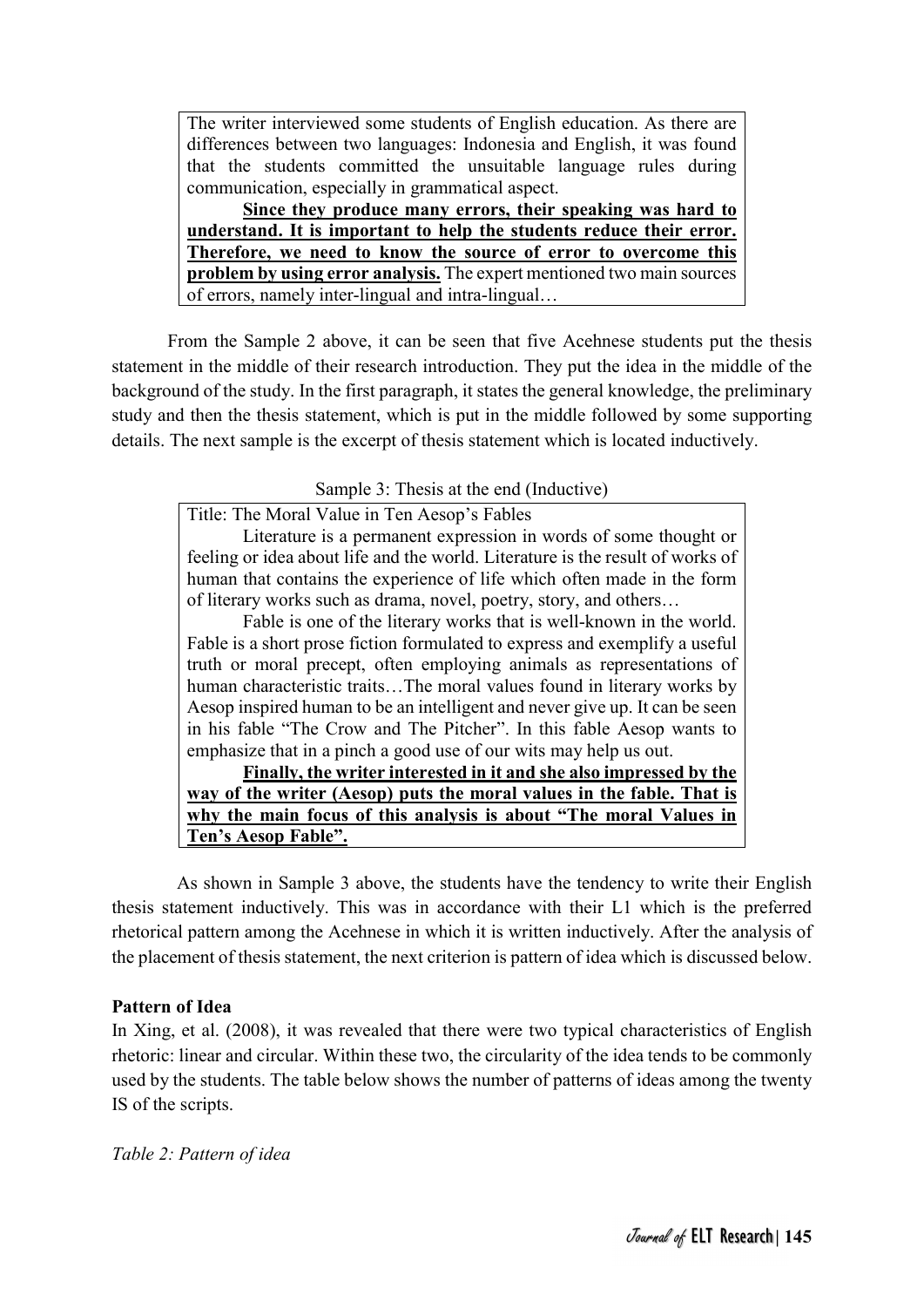| <b>Patterns of Idea</b> | $N = 20$ |  |  |  |  |
|-------------------------|----------|--|--|--|--|
| Linear                  |          |  |  |  |  |
| Circular                |          |  |  |  |  |

 From the twenty scripts analysed in this study, only one script that has the linearity of the idea. Below is the example of the linearity of the idea.

Sample 4: Linearity

Title: Analysis of Bitter Experience of The Protagonist in Mary Higgins Clark's Novel "Where are the children?"

 Our world is rotating fast. We are living in the revolution century that change our traditional way into modern way. It makes us easily getting information about something. We can find it in the television, radio, internet, magazines, and some types of literature. An example of literature is a novel. In the novel, we can get information, story, ideas, and many else. Novel is one of media to learn English well, because by using novel we can get four skills of English easier. Sometimes, novel has similar characteristic of human in the real life. So, we can learn from the story in the novel, such as learning about experiences that happened in the story of novel, learning how to solve problem I our life and so on.

This thesis talks about bitter experience. Bitter is having a sharp unpleasant taste or not sweet. Based on the explanation above, we can conclude bitter experience is the great unhappiness or sad event in people's life. Such bitter experience may implicate a great trauma to the people, which means people might not have great mental strength to cope with those problems…

 The Sample 4 above shows the linearity of the idea. Even though it states general statement at the beginning, the pattern of idea is clear enough. The topic sentence and the topic change are placed and run smoothly. Surely, the placement of the thesis is written deductively in this script and it shows the linearity. Conversely, the other nineteen scripts share the circularity of the idea in the IS. Moreover, most students place the thesis statement in the middle of the text and at the end of the text. Below is the example of the circular pattern.

## Sample 5: Circular

Title: An Analysis of Grammatical Errors in Students' Writing Report Text.

 People are more aware of how important the language is. Language is the integral part that cannot be separated from human being, because of its function as communication. Communication is mainly divided into two, there are verbal and non-verbal…Human language has changed by the time. Harmer says that communication between human as an extremely complex and ever-changing phenomenon. Undoubtedly, language is needed to interact one to another which helps people to interact, express, and communicate their ideas.

By using language, we can ask other people to do something, exchange our ideas and communicate each other about our plan in the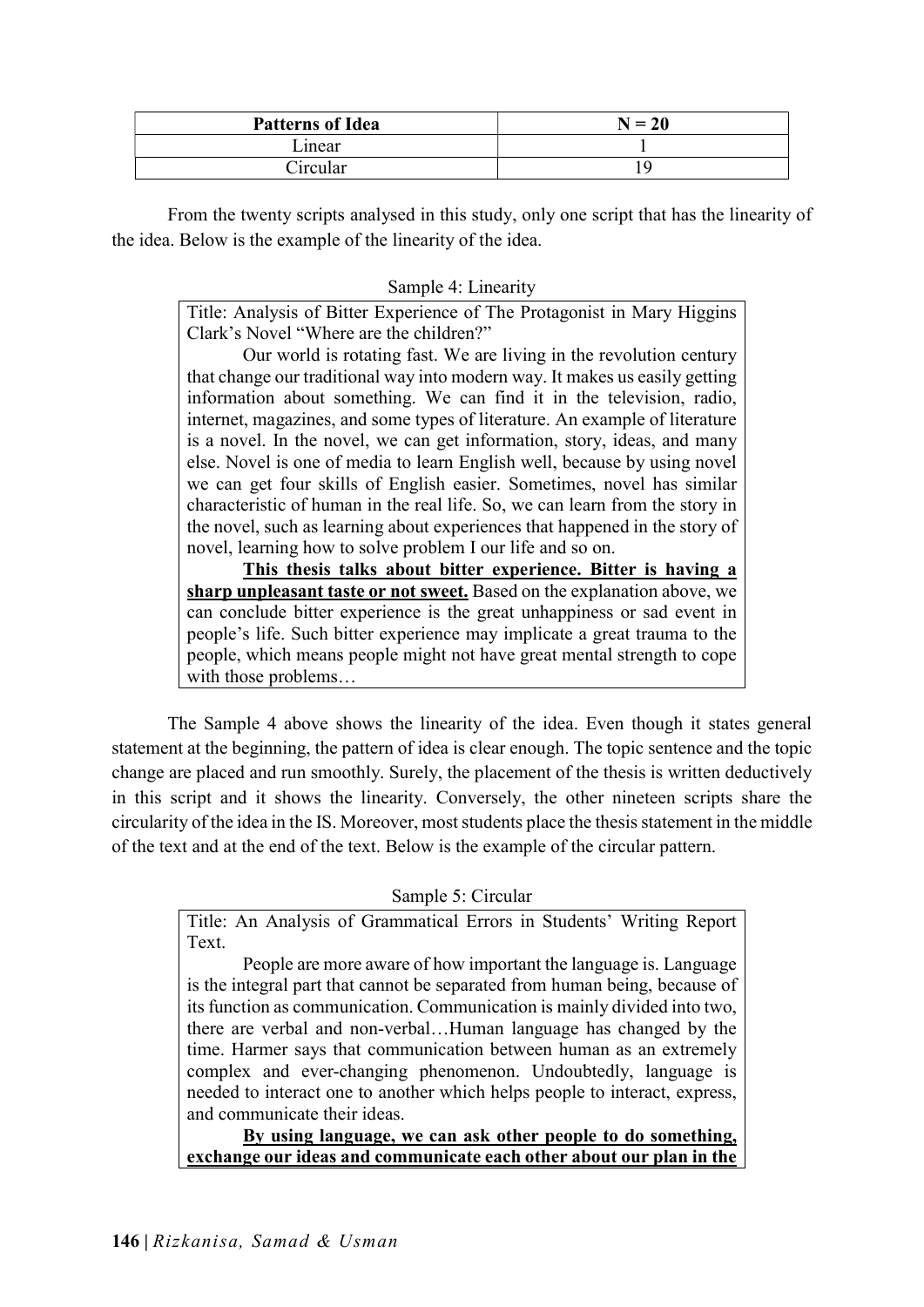future or experience. Furthermore, English is an international language and it has an important role for communication in the world. Based on the 2006 curriculum KTSP, the students must master the four language skills; listening, reading, speaking, and writing. Where grammar is one of language aspects which is taught in order to support those four skills for proper understanding of a language…

 From the above sample, there are many ideas within one paragraph, and the paragraph seems lack of supporting details. It creates incoherency between one paragraph and another. To give more insights about the coherence, the next section will discuss the finding about metadiscourse markers.

## Metadiscourse Markers

The use of metadiscourse marker becomes the main concern in academic writing. It serves the coherence of the written text. The table below shows the metadiscourse markers that are found in the undergraduate scripts of the Acehnese students.

| Table 3: Metadiscourse markers used by Acehnese students |  |  |
|----------------------------------------------------------|--|--|
|----------------------------------------------------------|--|--|

|                 | <b>Discourse Marker</b>  |                 |              |                |                          |                |              |          |         |                              |                         |
|-----------------|--------------------------|-----------------|--------------|----------------|--------------------------|----------------|--------------|----------|---------|------------------------------|-------------------------|
| Scripts         | Addition                 | Cause<br>Effect | Compariso    | Contrast       | Sequencin                | llustration    | Persuasion   | Emphasis | Opinion | Summary                      | TOTAL                   |
| US1             | $\overline{4}$           | $\overline{2}$  | -            | $\mathbf{1}$   | $\overline{2}$           | $\mathbf{1}$   | -            |          |         | -                            | 10                      |
| US <sub>2</sub> | 8                        | $\mathbf{1}$    | $\mathbf{1}$ | $\overline{4}$ | $\overline{\phantom{0}}$ | -              | -            | 1        |         | $\mathbf{1}$                 | 16                      |
| US3             | $\overline{2}$           | -               | -            | $\overline{2}$ | $\overline{a}$           | $\mathbf{1}$   |              |          |         | $\mathbf{1}$                 | 6                       |
| US4             | $\overline{2}$           | 3               | -            | $\overline{2}$ | -                        | -              | $\mathbf{1}$ | -        |         | 3                            | 11                      |
| US5             | $\overline{3}$           | $\overline{4}$  | -            | 3              | -                        | 3              | -            |          |         | $\overline{4}$               | 17                      |
| US6             | 3                        | -               | -            |                | $\overline{4}$           | $\overline{2}$ | -            |          |         | 3                            | 12                      |
| US7             | $\overline{2}$           | $\overline{2}$  | -            |                | -                        | $\mathbf{1}$   | -            |          |         | 3                            | 8                       |
| US8             | $\mathbf{1}$             | $\mathbf{1}$    | -            |                | $\mathbf{1}$             | -              | -            |          | ٠       | $\overline{a}$               | $\mathbf{3}$            |
| US9             | $\overline{2}$           | $\blacksquare$  | -            | $\mathbf{1}$   | L,                       | $\mathbf{1}$   | ۰            | 3        | ÷       | $\mathbf{1}$                 | 8                       |
| <b>US10</b>     | $\overline{3}$           | $\overline{2}$  | -            |                | $\blacksquare$           | ۰              | -            | ۰        |         | $\mathbf{1}$                 | 6                       |
| <b>US11</b>     | $\overline{4}$           | $\overline{3}$  | 1            | $\overline{2}$ | $\overline{2}$           | ۳              | -            | ۳        |         | $\overline{2}$               | 14                      |
| <b>US12</b>     | $\mathbf{1}$             | $\mathbf{1}$    | -            | $\mathbf{1}$   | $\overline{a}$           | ۳              | -            |          |         | $\mathbf{1}$                 | $\overline{\mathbf{4}}$ |
| <b>US13</b>     | $\overline{\phantom{0}}$ | $\overline{2}$  | -            |                | -                        | $\mathbf{1}$   | -            | -        |         | $\qquad \qquad \blacksquare$ | $\overline{\mathbf{3}}$ |
| <b>US14</b>     | $\overline{4}$           | $\mathbf{1}$    | -            | $\overline{2}$ | $\overline{2}$           | -              | -            |          |         | $\mathbf{1}$                 | 10                      |
| <b>US15</b>     | $\mathbf{1}$             | $\mathbf{1}$    | $\mathbf{1}$ | 6              | $\overline{\phantom{0}}$ | ۰              | 1            | -        |         | 3                            | 13                      |
| <b>US16</b>     | -                        | -               | -            | ۳              | -                        |                |              |          |         | -                            | $\boldsymbol{0}$        |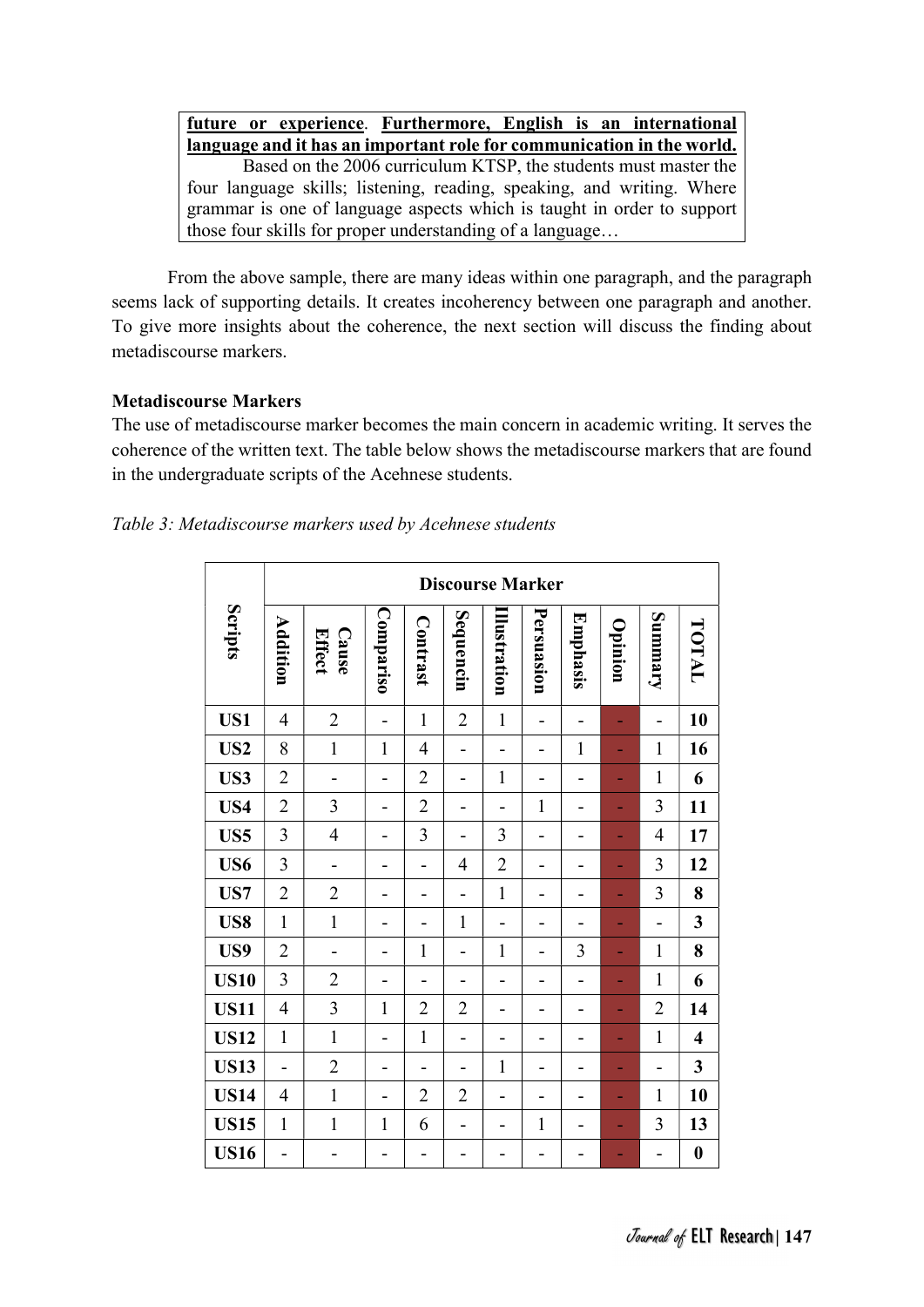| <b>US17</b> |        | - |  |  |  |  |
|-------------|--------|---|--|--|--|--|
| <b>US18</b> | ◠<br>∠ | - |  |  |  |  |
| <b>US19</b> | -      | - |  |  |  |  |
| <b>US20</b> |        | - |  |  |  |  |

 Table 3 above presents the frequency of each aspect of discourse markers found in the introduction section of each script written by the students. Based on this table, the researchers found that eight scripts are complete enough in the use of metadiscourse markers, while twelve scripts only include a maximum of eight metadiscourse markers. There is one script which does not include any of the discourse markers. Furthermore, the researchers found that four discourse markers are rarely used by the Acehnese students, namely comparison, persuasion, emphasis and opinion. From this finding, the researchers assume that there should be some reasons for them avoiding using those markers. For example, they perhaps rarely use comparison and opinion markers because of their inability to compare the previous studies and put it based on their opinion. Equally, persuasion and emphasis markers are also never used by the Acehnese students in their writing because of their unfamiliarity of those conventions.

 To sum up, undergraduate script is actually bound to have the IS. Yet, the IS is considered to be the most important, but complicated, part for some writers. The Acehnese students lay the placement of the thesis statement inductively. Consequently, the pattern of idea that is shared in the introduction is indirect. As stated by Xing, et al. (2008), many western teachers find Asian students' essays confusing, either because there is no topic sentence in the paragraph or because too many things are mentioned within one paragraph. Thus, they claim that the EFL written text is commonly known as irrelevant and unclear paragraphs. For metadiscourse markers, although not all of the Acehnese students were aware of the use the metadiscourse markers, they have applied them in their writing. The result has arrived at noteworthy insights that Acehnese students mostly employed the inductive type of logic and circular thought of pattern. They started the discussion in the general area to the specific one. Similarly, the pattern of their IS is different to English cultural writing convention which is dominantly deductive and followed by the linearity of the thought patterns.

#### **CONCLUSIONS**

The analysis of the IS has demonstrated cultural uniqueness, which strengthens the significance of the study by contributing to cross-cultural rhetoric. This research has drawn that most Acehnese undergraduate students write the IS with inductive style and circular pattern. They tend to follow oriental style in which the message is delivered indirectly. This happens because the Acehnese students are commonly influenced by the pattern of their first language when they write in English.

 Based on the results of this research, the researchers would suggest that both teachers and students of a foreign language be required to understand cultural differences. Language teachers cannot avoid conveying the impression of another culture because language cannot be separated from the culture. In other words, they should be aware of cross-cultural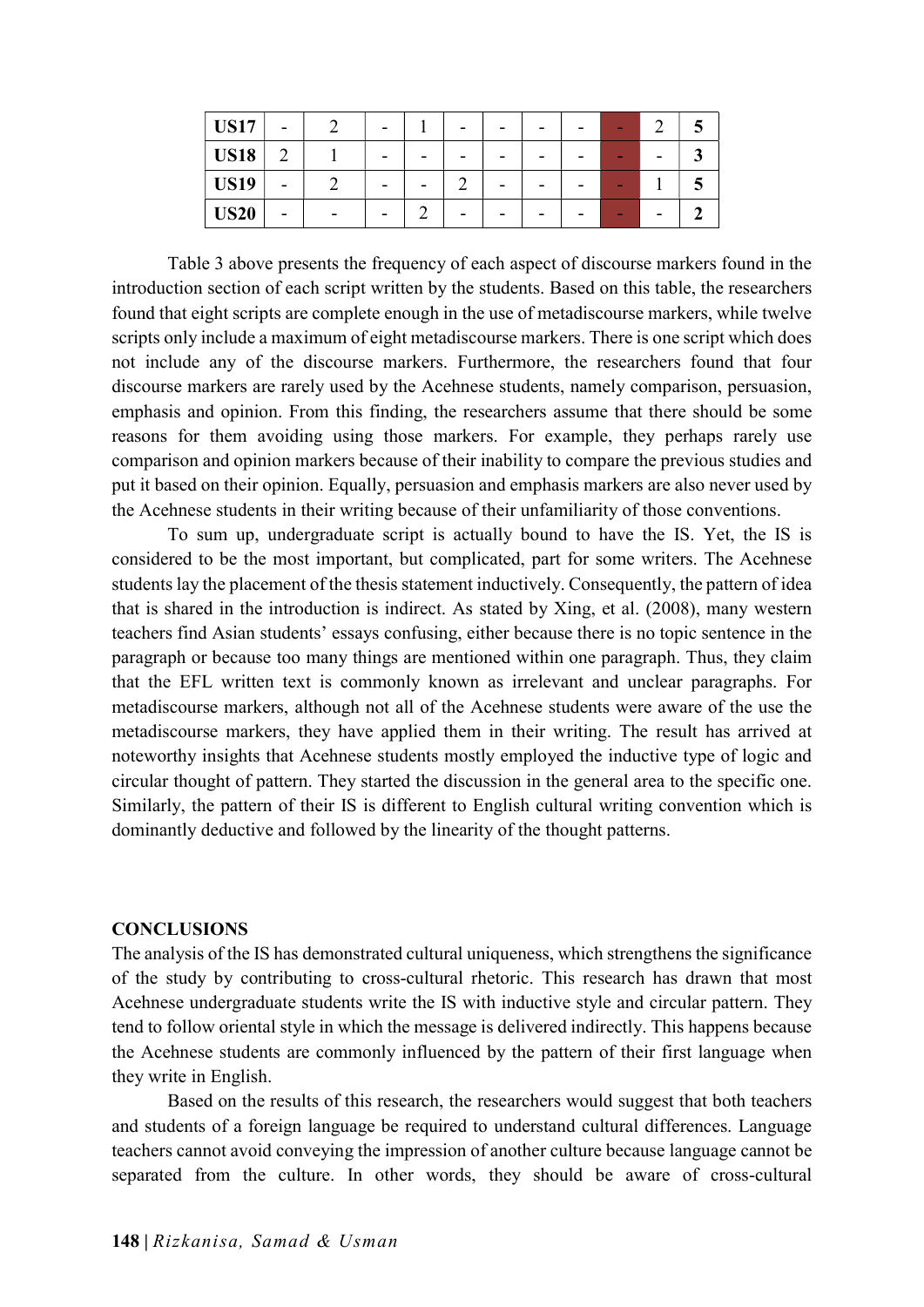understanding in writing the structure, style, patterns and so forth. When students are aware of the cross-cultural understanding, they would be able to construct and arrange the idea into sentences in an appropriate way, based on the target language/culture. Above all, the students would be able to reach the target discourse community.

 Furthermore, since this research has its own limitation and has a small portion of the data corpus, it is expected that other researchers conduct similar studies to cover wider subjects. Hence, the result of future studies may enrich the knowledge in this area of research.

#### **REFERENCES**

- Arsyad, S. (2000). The Indonesian and English argument structure: A cross–cultural rhetoric of argumentative text. Australian Review of Applied Linguistic, 22(2), 85-102.
- Bennui, P. (2008). A study of L1 interference in the writing of Thai EFL students. *Journal of* ELT Research, 4, 72-91.
- Cahyono, B. Y. (2001). Research studies in second language writing and in contrastive rhetoric. Journal Jurusan Sastra Inggris Universitas Kristen Petra, 3(1), 39-52.
- Cameron, C. (2007, March 30). Bridging the gap: Working productively with ESL authors. Science Editor, 30(2), 43-44.
- Crawford, T., Pablo, I. M., Goodwin, D., & Lengelin, M. (2013). From contrastive rhetoric towards perceptions of identity: Written academic English in Central Mexico. Colombian Applied Linguistics Journal, 15(1), 9-24.
- Estaji, M., & Vafaeimehr, R. (2015). A Comparativa analysis of interactional metadiscourse markers in the introduction and conclusion sections of mechanical and electrical engineering research papers. Iranian Journal of Language Teaching Research, 3(1), 37- 56.
- Genc, B., & Bada, E. (2005). Culture in language learning and teaching. The Reading Matrix, 1, 80.
- Ghanbari, B. (2014). Cross-cultural rhetoric awareness and writing strategies of EFL learners: Implications for writing pedagogy. International Journal of Research Studies in Language Learning , 3(5), 53-70.
- Grabe, W., & Kaplan, R. (1996). Theory and practice of writing. Harlow, England: Longman.
- Hamadouche, M. (2013). Intercultural studies in the Arab world from a contrastive rhetoric perspective. Arab World English Journal, 181-188.
- Helal, F. (2013). Discourse and intercultural academic rhetoric. Journal of Modern Linguistic, 3(2), 149-156.
- Hyland, K. (2012). Second language writing. (J. C. Richard, Ed.) New York: Cambridge University Press.
- Incecay, V. (2015). Contrasting rhetorical patterns: Discovering effects of first and second language writing convention. Eurasian Journal of Educational Research, 61, 137-154.
- Kaplan, R. B. (1966). Cultural thought patterns in intercultural education. Language Learning, 16(1‐2), 1-20.
- Kroll, B. (2011). Exploring the dynamic of second language writing. New York: Cambridge University Press.
- Li, M. Y. (2011). A contrastive rhetoric analysis of internship cover letters written by Taiwanense and Canadian hospitality majors. Macrothink Institute: International Journal of Linguistic, 3(1), 1-14.
- Liu, J. J. (2007). Placement of the thesis statement in English and Chinese argumentative essays: A study of contrastive rhetoric. Electronic Journal of Foriegn Language Teaching, 4(1), 122-139.